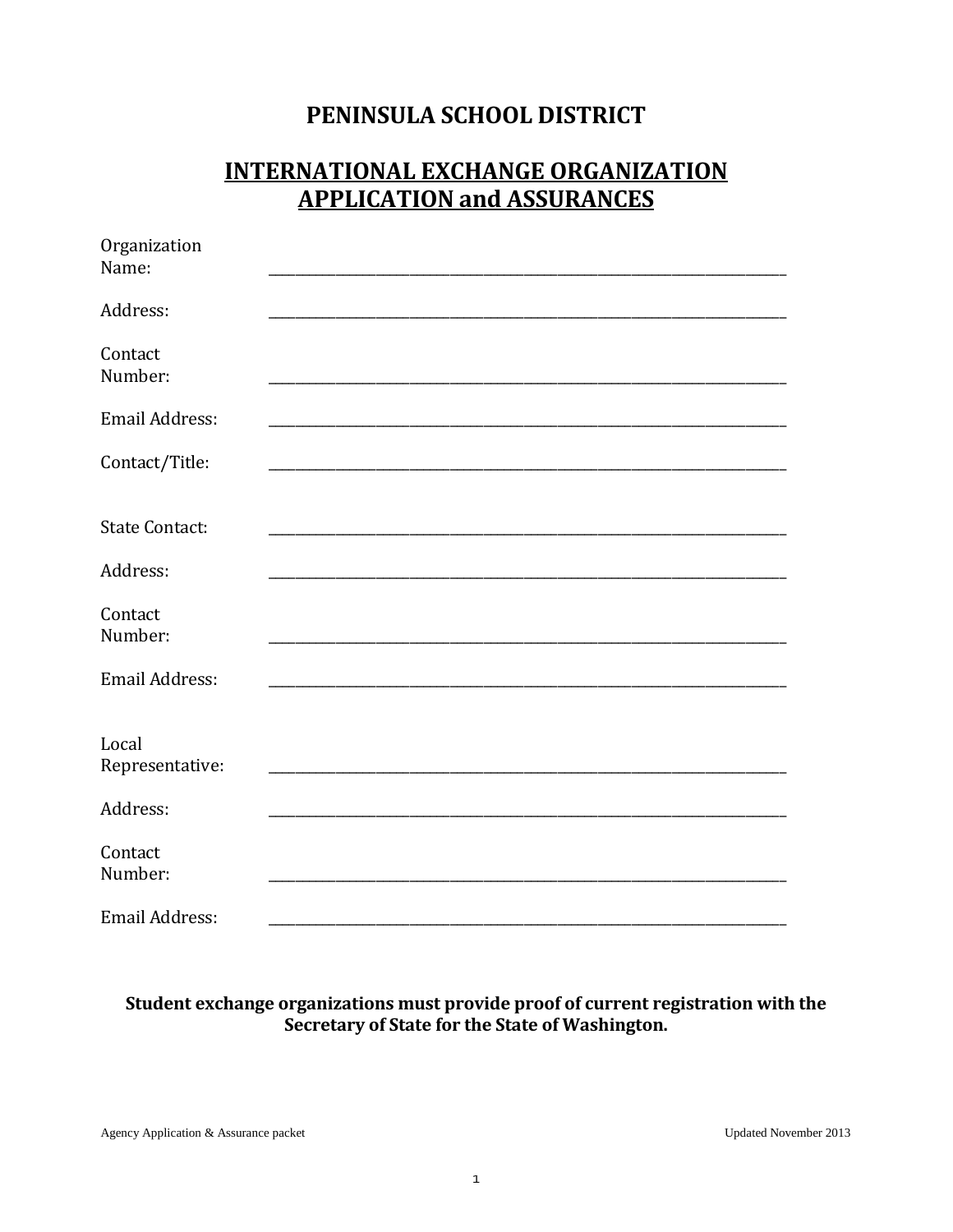Any organization wishing to sponsor an exchange student through the Peninsula School District must return one original signed copy of this form no later than April 1st. Please address this signed original Attention: Student Exchange Programs. **The completed form must be accompanied by any brochures distributed to prospective exchange students and host families as well as the table of fees charged inbound students, proof of registration and approval by the Office of the Secretary of State of Washington, and proof of sufficient insurance coverage for the inbound student and host family.**

This form is to be updated whenever a change of information occurs, or at district request.

I certify that I am the authorized representative of the student exchange visitor placement organization listed herein. I have read and understand the Peninsula School District Policy 3142: Exchange Students, and the Application and Assurances form. I certify that this organization will meet and maintain all Peninsula School District requirements for exchange student placement, as outlined above and contained in the District Policy. I further understand that should any of the guarantees or documentation provided by me or my organization prove invalid, further acceptance of students sponsored by this organization shall be terminated.

| Headquarters Representative: |                                     |
|------------------------------|-------------------------------------|
|                              | (Please print name)                 |
| Signature:                   |                                     |
| Local Representative:        |                                     |
|                              | (Please print name)                 |
| Signature:                   |                                     |
| Return form to:              | Peninsula School District           |
|                              | 14015 62nd Ave. NW                  |
|                              | Gig Harbor, WA 98332                |
|                              | Attention: Student Exchange Program |
| Or email to:                 | tallmanr@psd401.net                 |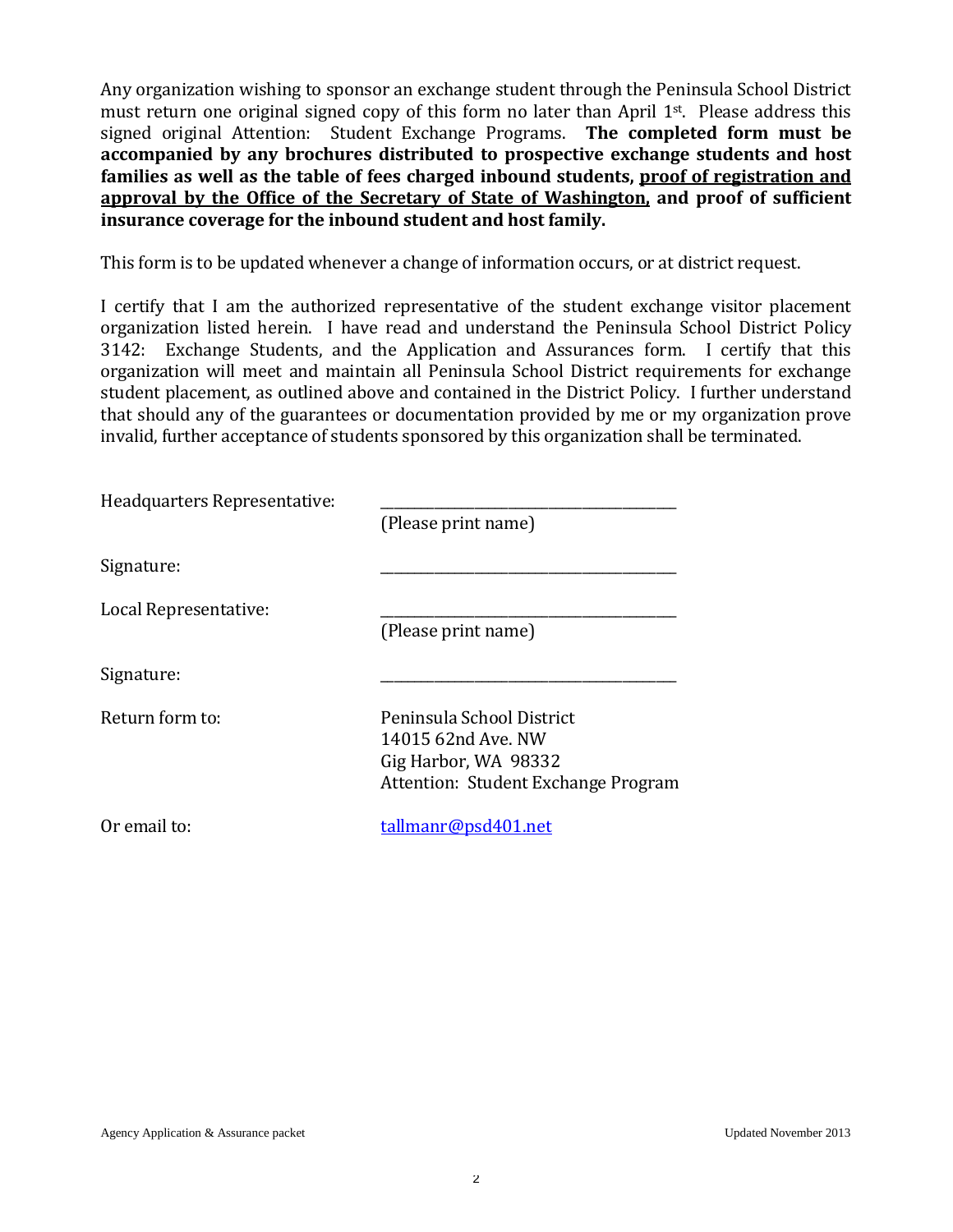## **LIST OF ASSURANCES**

All district-approved exchange student placement organizations operating within the Peninsula School District must meet and maintain the following requirements:

#### **Admission Requirements:**

Admission requirements to the program must ensure that each student admitted shall have:

#### *Sufficient language competence and academic ability to effectively participate in the regular program of the school in which the student will be enrolled.*

 It is not the district's responsibility to provide any form of special tutorial help in English proficiency, academic assistance, or financial assistance. The sponsoring organization must not accept any student who will be over eighteen years of age on the first day of attendance.

Each inbound student must complete a Peninsula School District exchange program application packet.

#### **Orientation:**

The sponsoring organization must provide student orientation programs in the home and/or receiving country prior to the exchange experience; host families must also receive orientation.

#### **Fees:**

Programs may not charge a student fees for placement services that, in the belief of the Superintendent, are inappropriate or unreasonable. Normal transportation and transportationrelated expenses are acceptable. (The criterion for determining appropriate charges will be the cost of programs provided by organizations known to have quality and cost-control practices.)

Organizations must submit the table of fees charged inbound students.

#### **Host Families:**

The sponsoring organization is responsible for the selection of Peninsula School District host families.

Organizational representatives must **personally interview** each prospective host family and visit the home, **before** the family is approved, to receive an exchange student. Phone **interviews are not acceptable**.

The sponsoring organization is responsible for orientation of the host family regarding its responsibilities, the program, and its procedures.